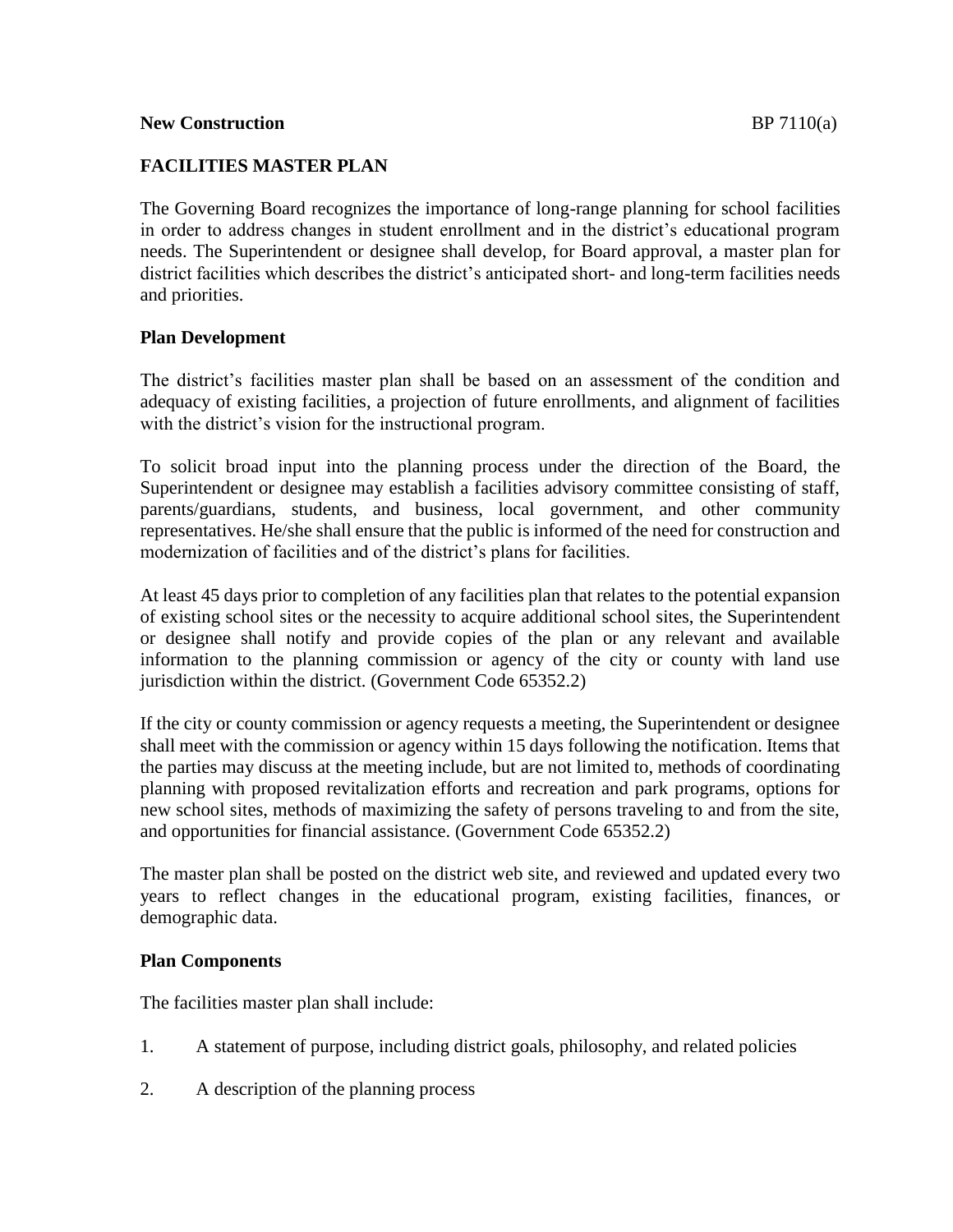#### **FACILITIES MASTER PLAN** (continued)

- 3. Demographics of the community, such as economic trends, migration patterns, employment base, residential base, socioeconomic makeup, historical school enrollments, and inventory of physical resources and needs
- 4. A description of the educational program, such as enrollment, grade-level organization, class size, staffing patterns, technology plans, special programs and support services, and other educational specifications
- 5. Analysis of the safety, adequacy, and equity of existing facilities and potential for expansion, including the adequacy of classrooms, school cafeterias and food preparation areas, physical activity areas, playgrounds, parking areas, and other school grounds
- 6. Site selection criteria and process
- 7. Development of a capital planning budget and identification of potential funding sources
- 8. Policy for reviewing and updating the plan or as changes or modifications are made

Planning shall ensure that school facilities meet the following minimum standards: (5 CCR 14001)

- 1. Are aligned with the district's educational goals and objectives
- 2. Provide for maximum site enrollment at school facilities
- 3. Are located on a site that meets California Department of Education standards as specified in 5 CCR 14010
- 4. Are designed for the environmental comfort and work efficiency of students and staff
- 5. Are designed to require a practical minimum of maintenance
- 6. Are designed to meet federal, state, and local statutory requirements for structure, fire, and public safety
- 7. Are designed and engineered with flexibility to accommodate future need

Plans for the design and construction of new school facilities also shall meet the standards described in 5 CCR 14030, green building standards pursuant to 24 CCR 101 et seq., the Americans with Disabilities Act pursuant to 42 USC 12101-12213, and any other requirements applicable to the funding source and type of project.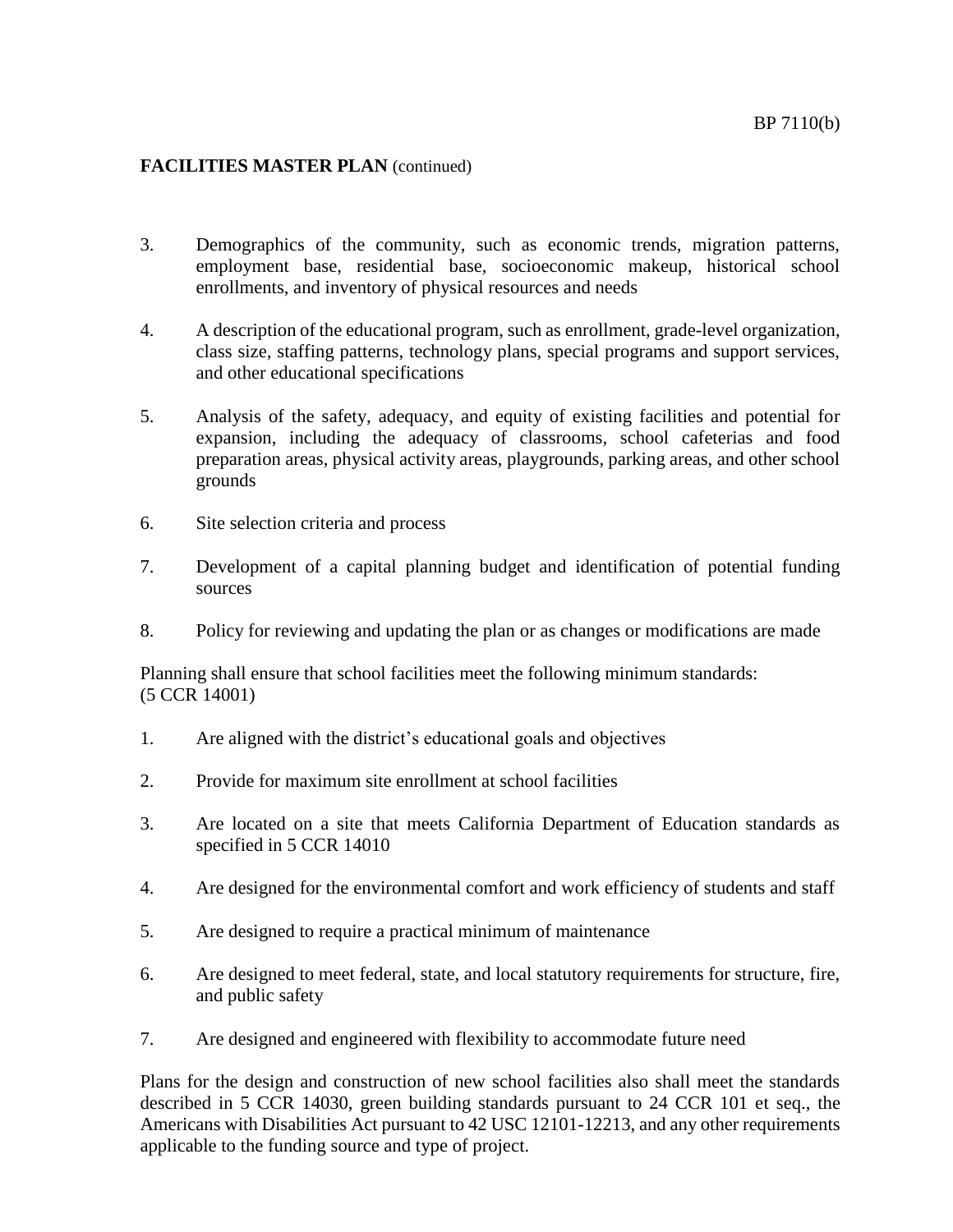#### **FACILITIES MASTER PLAN** (continued)

To facilitate the efficient use of public resources when planning for new construction or modernization of school facilities, the district may consider designs that facilitate joint use of the facility with a local governmental agency, public postsecondary institution, or nonprofit organization.

**Policy Reference Disclaimer**: These references are not intended to be part of the policy itself, nor do they indicate the basis or authority for the board to enact this policy. Instead, they are provided as additional resources for those interested in the subject matter of the policy.

| <b>State References</b>    | <b>Description</b>                                                    |
|----------------------------|-----------------------------------------------------------------------|
| 2 CCR 1859-1859.199        | Leroy F. Greene School Facilities Act                                 |
| 24 CCR 101                 | California Building Standards Code                                    |
| 5 CCR 14001                | Minimum Standards for school facilities                               |
| 5 CCR 14010                | Procedure for site acquisition                                        |
| 5 CCR 14030-14036          | Standards, planning, and approval of school facilities                |
| Ed. Code 16011             | Long-range comprehensive master plan                                  |
| Ed. Code 16322             | California Department of Education services                           |
| Ed. Code 17070.10-17079.30 | Leroy F. Greene School Facilities Act                                 |
| Ed. Code 17251-17256       | Powers concerning buildings and building sites                        |
| Ed. Code 17260-17268       | Plans and specifications for school facilities                        |
| Ed. Code 17280-17317       | Approval of plans and supervision of construction                     |
| Ed. Code 17365-17374       | Fitness of buildings for occupancy; liability of board members        |
| Ed. Code 17405             | Relocatable structures; lease requirements                            |
| Ed. Code 35275             | New school planning; cooperation with recreation and park authorities |
| Gov. Code 53090-53097.5    | Regulation of local agencies by counties and cities                   |
| Gov. Code 65352.2          | Communicating and coordinating of school sites                        |
| Gov. Code 65995.6          | School facilities needs analysis                                      |
| <b>Federal References</b>  | <b>Description</b>                                                    |

| - - - - - - - - - - - - - - - - - | $         -$                    |
|-----------------------------------|---------------------------------|
| 28 CFR 35.101-35.190              | Americans with Disabilities Act |
| 42 USC 12101-12213                | Americans with Disabilities Act |

| <b>Management Resources References</b>           | <b>Description</b>                                      |
|--------------------------------------------------|---------------------------------------------------------|
| California Department of Education Publication   | Educational Specifications: Linking Design of School    |
|                                                  | Facilities to Educational Program, 1997                 |
| California Department of Education Publication   | Guide for the Development of a Long-Range Facilities    |
|                                                  | Plan, 1986                                              |
| California Department of Education Publication   | Schools of the Future Report, September 2011            |
| <b>CSBA</b> Publication                          | Maximizing Opportunities for Physical Activity Through  |
|                                                  | Joint Use of Facilities, September 2009                 |
| <b>CSBA</b> Publication                          | Facilities Master Planning, Fact Sheet, November 2007   |
| Office of Public School Construction Publication | School Facility Program Handbook, January 2019          |
| Office of Public School Construction Publication | An Overview of the State School Facility Programs, rev. |
|                                                  | October 2011                                            |
| <b>State Allocation Board Publication</b>        | Public School Construction Cost Reduction Guidelines,   |
|                                                  | 2000                                                    |
| Website                                          | Office of Public School Construction                    |
| Website                                          | California Department of Education                      |
| Website                                          | <b>CSBA</b>                                             |
|                                                  |                                                         |